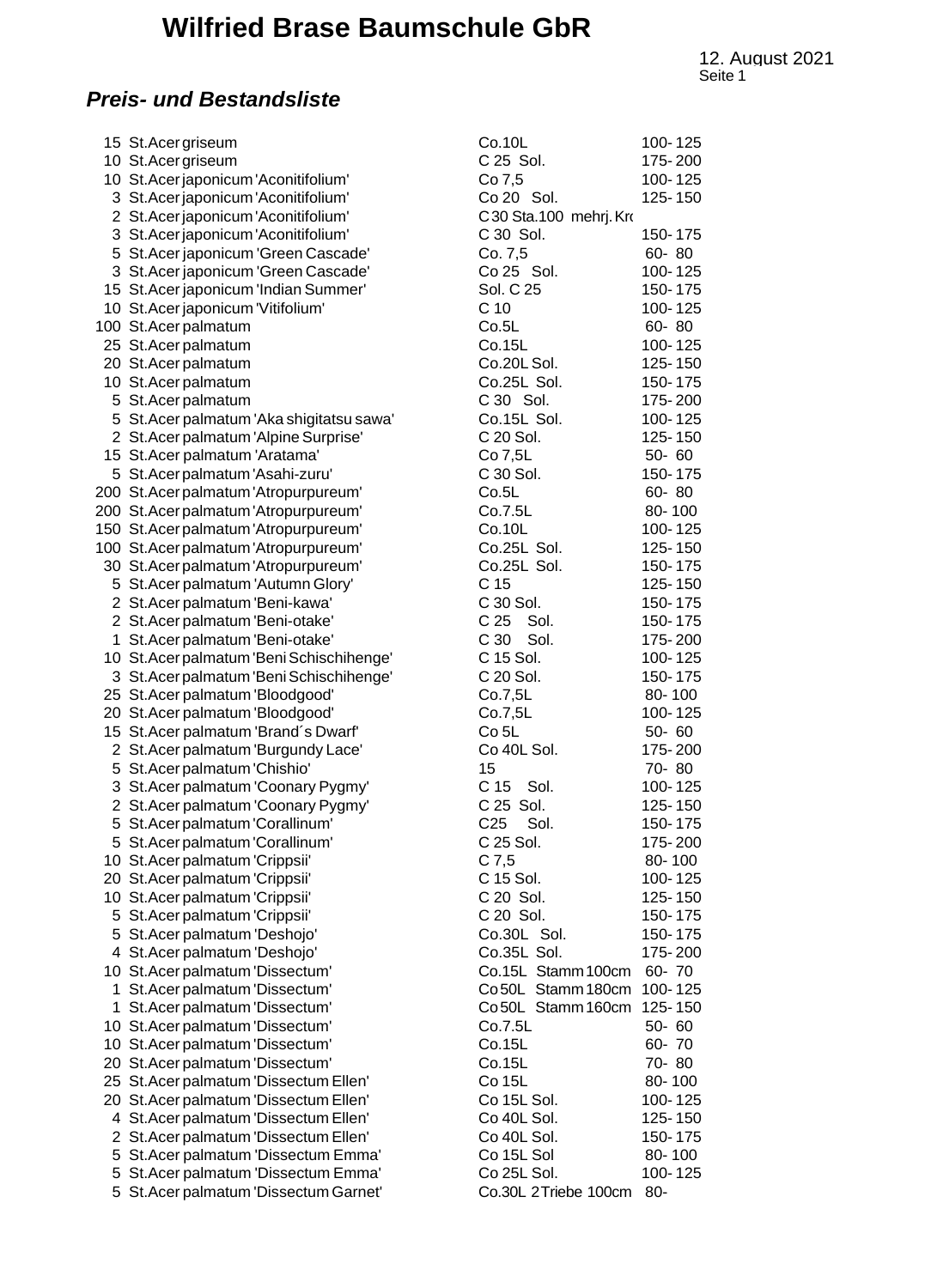## **Wilfried Brase Baumschule GbR**

Seite 2 and 2 and 2 and 2 and 2 and 2 and 2 and 2 and 2 and 2 and 2 and 2 and 2 and 2 and 2 and 2 and 2 and 2 and 2 and 2 and 2 and 2 and 2 and 2 and 2 and 2 and 2 and 2 and 2 and 2 and 2 and 2 and 2 and 2 and 2 and 2 and 12. August 2021<br>Seite 2

#### *Preis- und Bestandsliste*

50 St. Acer palmatum 'Dissectum Garnet' 70 St. Acer palmatum 'Dissectum Garnet' 25 St. Acer palmatum 'Dissectum Garnet' 10 St. Acer palmatum 'Dissectum Garnet' 20 St.Acer palmatum 'Dissectum Garnet' 10 St. Acer palmatum 'Dissectum Garnet' 5 St. Acer palmatum 'Dissectum Garnet' 15 St.Acer palmatum 'Dissectum Inabashidare' 30 St.Acer palmatum 'Dissectum Inabashidare' 40 St. Acer palmatum 'Dissectum Inabashidare' 20 St. Acer palmatum 'Dissectum Inabashidare' 20 St. Acer palmatum 'Dissectum Inabashidare' 10 St. Acer palmatum 'Dissectum Inabashidare' 5 St.Acer palmatum 'Dissectum Inabashidare' 3 St.Acer palmatum 'Dissectum Inabashidare' 50 St. Acer palmatum 'Dissectum Inabashidare' 100 St.Acer palmatum 'Dissectum Inabashidare' 30 St. Acer palmatum 'Dissectum Inabashidare' 15 St. Acer palmatum 'Dissectum Inabashidare' 10 St. Acer palmatum 'Dissectum Inabashidare' 10 St. Acer palmatum 'Dissectum Inabashidare' 5 St.Acer palmatum 'Dissectum Inabashidare' 25 St. Acer palmatum 'Emerald Lace' 5 St.Acer palmatum 'Englishtown' 5 St.Acer palmatum 'Firecracker' 20 St. Acer palmatum 'Fireglow' 20 St. Acer palmatum 'Fireglow' 5 St.Acer palmatum 'Hime-shojo' 10 St.Acer palmatum 'Jerre Schwartz' 5 St. Acer palmatum 'Jerre Schwartz' 5 St. Acer palmatum 'Kamagata' 5 St. Acer palmatum 'Kamagata' 4 St. Acer palmatum 'Kamagata' 20 St. Acer palmatum 'Katsura' 5 St. Acer palmatum 'Katsura' 5 St.Acer palmatum 'Katsura' 3 St.Acer palmatum 'Koto-No-Ito' 3 St. Acer palmatum 'Koto-No-Ito' 5 St. Acer palmatum 'Mikawa Yatsubusa' 10 St. Acer palmatum 'Moonfire' 3 St. Acer palmatum 'Murasaki kiyohime' 20 St.Acer palmatum 'Orange Dream' 10 St.Acer palmatum 'Orange Dream' 10 St. Acer palmatum 'Oriodono Nishiki' 20 St. Acer palmatum 'Osakazuki' 15 St. Acer palmatum 'Osakazuki' 15 St.Acer palmatum 'Osakazuki' 3 St.Acer palmatum 'Osakazuki' 5 St.Acer palmatum 'Palmatifidum' 1 St.Acer palmatum 'Palmatifidum' 3 St. Acer palmatum 'Peve Chamaeleon' 1 St. Acer palmatum 'Phoenix' 25 St.Acer palmatum 'Pixi' 100 St.Acer palmatum 'Pixi' 5 St. Acer palmatum 'Pung Kil' 5 St.Acer palmatum 'Pung Kil' 10 St. Acer palmatum 'Red Emperor' 1 St. Acer palmatum 'Red Pygmy'

| Co.7.5L                                               | $50 - 60$ |
|-------------------------------------------------------|-----------|
| Co.15L                                                | 60-70     |
| Co.15L                                                | 70-80     |
| Co.50L Schirm. 100-1:                                 | 80-100    |
| Co.30L Sol.                                           | 80-100    |
| Co.30L Sol.                                           | 100-125   |
| Co 50L Sol.                                           | 125-150   |
| Co.5L Stamm 60cm                                      | 50-60     |
| Co.10L Stamm 100cm                                    | 50-60     |
| Co.10L Stamm 100cm                                    | 60-70     |
| Co.15L Stamm 120cm                                    | 70-80     |
|                                                       | 70-80     |
| Co.15L Stamm 80 <mark>cm</mark><br>Co.30L Stamm 160cm | 70-80     |
| Co.30L Stamm 160cm                                    | 80-100    |
| Co.40L Stamm 160cm                                    | 100-125   |
|                                                       |           |
| Co.7,5L                                               | 50-60     |
| Co.12L                                                | 60-70     |
| Co.25L Sol.                                           | 70-80     |
| Co 30 Sol                                             | 80-100    |
| C 30 Sol.                                             | 100-125   |
| C50 Sol.malerischgewa                                 | 125-150   |
| C50 Sol. malerisch gewa                               | 150-175   |
| C 7,5<br>C 20 Sol.                                    | 60-80     |
|                                                       | 125-150   |
| Co.25L Sol.                                           | 125-150   |
| $C$ 7,5                                               | 80-100    |
| C <sub>10</sub>                                       | 100-125   |
| C7,5                                                  | 80-100    |
| C <sub>15</sub>                                       | 125-150   |
| C 25 Sol.                                             | 150-175   |
| C 7,5                                                 | 80-100    |
| $C 15$ Sol.                                           | 100-125   |
| C 30 Sol.                                             | 150-175   |
| C 7,5                                                 | 100-125   |
| C 25 Sol.                                             | 150-175   |
| C25 Sol.                                              | 175-200   |
| C 30 Sol.                                             | 125-150   |
| C 30 Sol.                                             | 150-175   |
| Co.20L Sol.                                           | 100-125   |
| C 10                                                  | 100-125   |
| C 25 Sol.                                             | 100-125   |
| C <sub>10</sub>                                       | 100-125   |
| C 25 Sol.                                             | 150-175   |
| C 20 Sol.                                             | 100-125   |
| C 7,5                                                 | 80-100    |
| C 15 Sol.                                             | 100-125   |
| C 20 Sol.                                             | 125-150   |
| C 40 Sol.                                             | 175-200   |
| $C$ 7,5                                               | 60-70     |
| C60                                                   | 125-150   |
| C 20 Sol.                                             | 125-150   |
| C 30 Sol.                                             | 175-200   |
| Co.7.5L                                               | 80-100    |
| Co.7.5L                                               | 100-125   |
| C 15<br>Sol.                                          | 100-125   |
| C 20 Sol.                                             | 125-150   |
| C <sub>12</sub>                                       | 100-125   |
| C 30 Sol.                                             | 125-150   |
|                                                       |           |